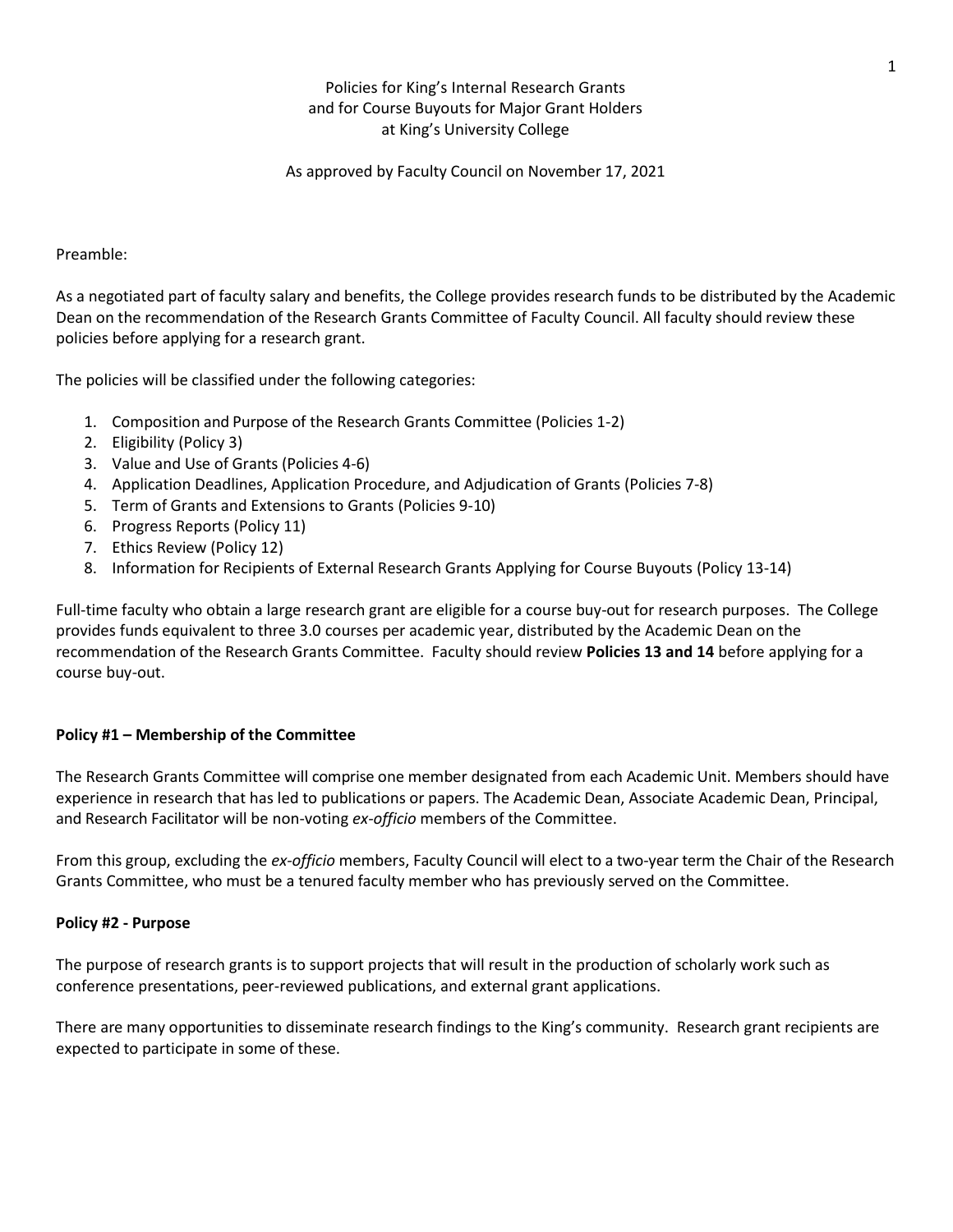# **Policy #3 – Eligibility**

All full-time faculty at King's, including limited term appointments, are eligible to apply for research grants.

## **Policy #4 – Value of Awards**

Full-time faculty may apply for a maximum of \$4,000 per fiscal year.

## **Policy #5 – What Funds May and May Not Cover**

Funds are available for:

- a. Research assistance, (e.g., technicians, interviewing, library searches, data collection). Hourly rates for research assistants will normally be the same as the rates for teaching assistants and markers.
- b. Preparation of manuscripts for submission to publishers and learned societies (e.g. cost of indexing, reproduction of images, postage, etc.)
- c. Reasonable travel and accommodation, meal and/or per diem and associated expenses, [see spending guidelines below, **Policy #14]**.
- d. Other research costs associated with access to archival collections.

Funds are not available for:

- a. Directly offsetting the costs of education.
- b. Conference participation, except in cases where the conference is a site of primary data collection (e.g. interviews and the like).
- c. The purchase of books in any form and other published materials, except in extraordinary circumstances (at the discretion of the Committee).
- d. Computer hardware or software, except in cases where specialized hardware and/or software is integral to the research being conducted (at the discretion of the Committee). If approved by the Committee, the computer hardware or software would be the College's property, would have to be housed at the College or in a research setting, and could be available for use by other members of the King's community.

# **Policy #6 – Purchase of Materials or Equipment**

If part or all of any grant is to be used to procure materials or equipment for a project, the applicant will first check with the King's Information Technology Services to make sure that such materials or equipment are unavailable in-house. If these are not available and are purchased by the applicant with grant money, the applicant must register his or her purchases with Information Technology Services so that, upon completion of the project, said materials or equipment can be made available for use by the College.

#### **Policy #7 – Application Deadlines**

- a. Applications for research grants are due March 15 or the next business day. Late applications will not be reviewed, except under extraordinary circumstances at the discretion of the Committee.
- b. Four weeks prior to the deadline, the Chair of the Committee will remind faculty of the impending deadline.
- c. Any funds remaining from the March round will be reserved for an October round. The deadline for the October round will be October 15 or the next business day.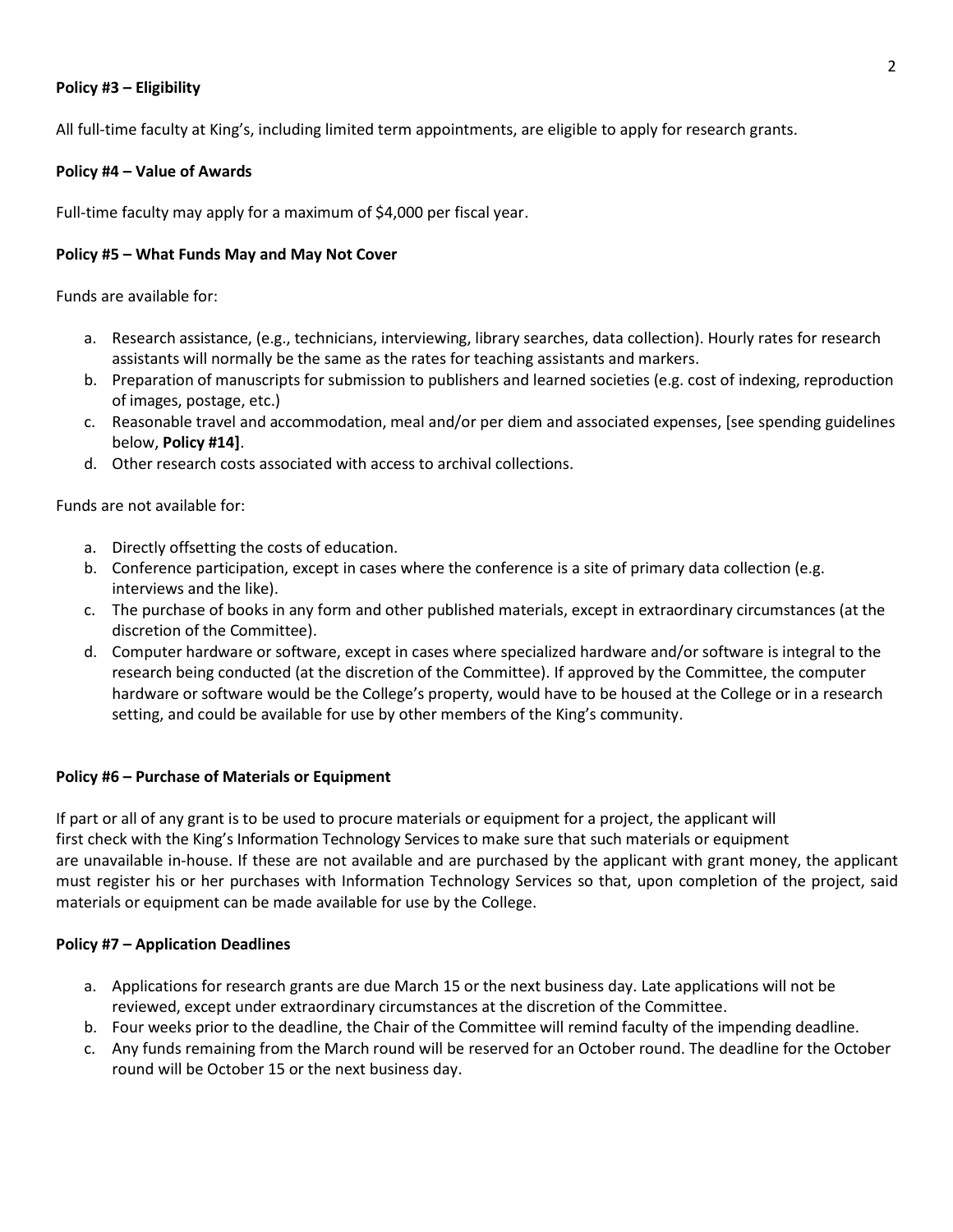October round grant applications are considered according to the following schedule of priorities:

a. Applications from new full-time faculty whose contracts began after the March round and faculty who were on approved leave, other than sabbatical, who did not apply in the March round.

- b. Supplementary grants to a maximum of \$1500 above the usual \$4000 ceiling for those approved but not funded by a major granting agency such as SSHRC/NSERC/CIHR.
- c. Applications from other full-time faculty who did not apply in the March round.

# **Policy #8 – Application Procedures and Adjudication of Grants**

- a. Applications for grants and extensions to grants must be made through the on-line application system on the Research Grant Committee page.
- b. Applicants should include full budget statements and indicate other sources of funding they intend to pursue. When preparing budgets, please been mindful of accounting policies and procedures. (Review "Expense Reimbursement Manual", "Policy for Travel Reimbursement", "Timesheet Pay Schedule" and other relevant documents the Faculty Extranet.)
- c. If a research grant application includes a budget request for research assistance that falls outside of the standard rates of pay for a research assistant, justification needs to be given.
- d. In keeping with the norms of existing research funding agencies, flight quotes, proposed accommodation details such as hotel bookings, train quotes, etc., are NOT considered supporting documentation, and are therefore NOT required. All travel and accommodation must adhere to King's posted "Policy for Travel Reimbursement."
- e. The Committee may seek outside appraisal of research grants and/or invite the applicant to be interviewed.
- f. While awarding of grants is competitive, the Research Grants Committee will attempt to ensure the accommodation of all eligible faculty.
- g. Decisions will be announced within three weeks of the respective application deadlines.
- h. Grants will not normally be made for projects that are already receiving financial assistance from external funding agencies.
- i. Faculty who are recipients of the King's Research Excellence Scholar Grants or who are holders of a King's Research Excellence Chair are not precluded from applying for an internal research grant, but will receive a lower order of priority in the event that committee has insufficient funds to meet all other grant requests.

# **Policy #9 – Two Year Grants**

All grants must be used by the end of the fiscal year (April 30) for which they were granted. (See Policy #10 – Extensions to Grants.) Under special circumstances, a project may be funded for a two-year period. These circumstances include all of the following:

- 1) the availability of funds
- 2) the necessity for the project to be carried out over a two-year period
- 3) the demonstration by the applicant of the cost-effectiveness of the proposal
- 4) the overall caliber of the application.

The Research Grants Committee will evaluate two-year grant proposals to determine whether or not all of the above criteria have been met before allocating funds for such a project. The Committee reserves the right to decline twoyear funding if the above criteria have not been met to their satisfaction. A two-year grant may not be extended beyond the two- year period. A report on the project for which the grant was obtained will be required before a new application will be considered (see Policy #11).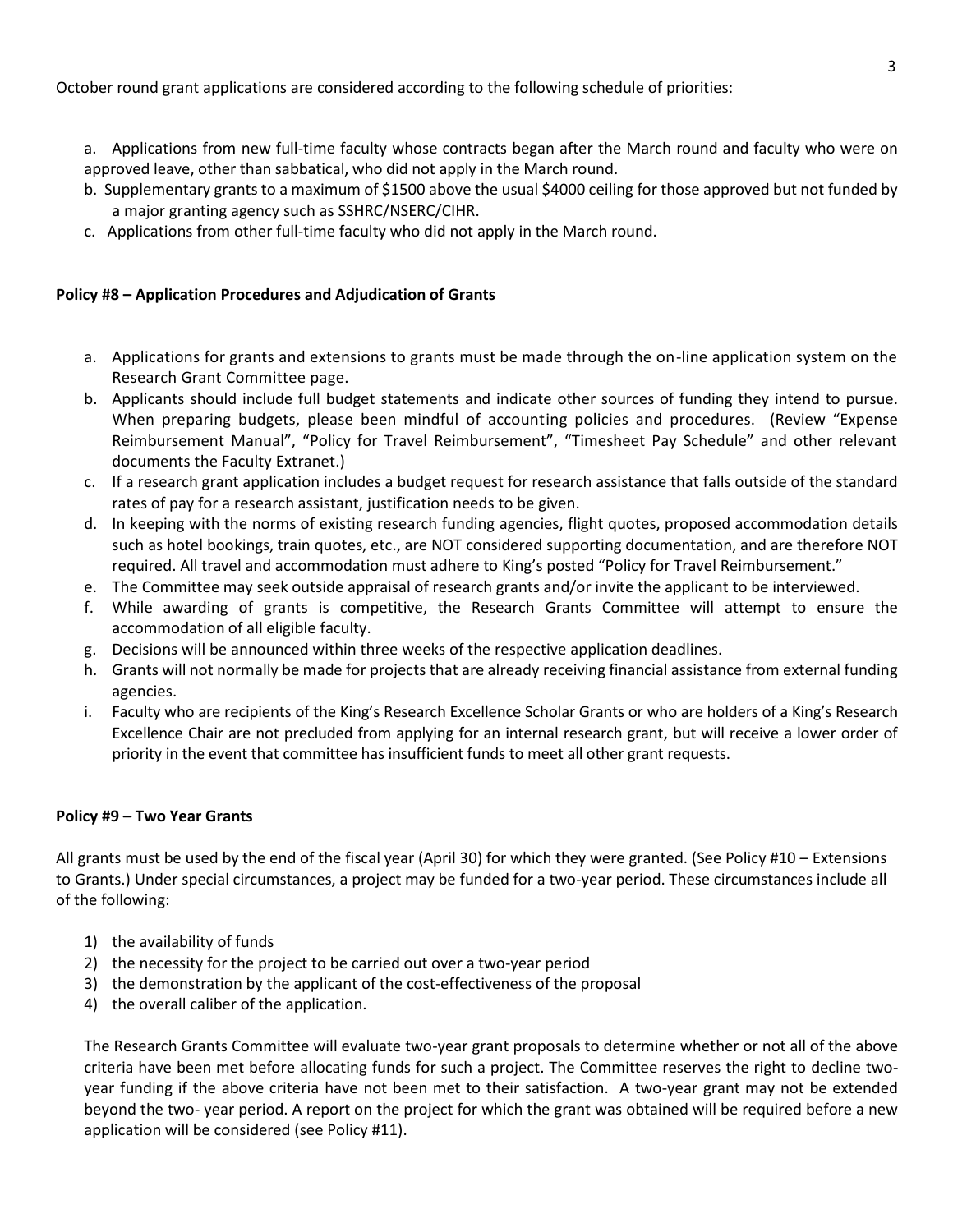## **Policy #10 – Extensions to Grants**

All grants must be used by the end of the fiscal year (April 30) for which they were granted, unless the recipient requests a renewal from the Research Grants Committee by March 31, or the first business day thereafter. Such a renewal may be made for only one year. A request form is available on the Research Grants Committee page.

Applicants who hold unexpended funds from a standard research grant (i.e., a one-year grant) and who wish to apply for a new grant may do either of the following:

a. Seek an additional period, normally six months, in which to use the unexpended funds on the previously approved project and submit a report; the applicant will simultaneously have access to the new grant, provided an acceptable rationale is presented for the extension and the new grant.

b. Seek to use the unexpended funds on the new project, provided an acceptable rationale is presented in the Description of Proposed Research on the RGA form, and provided a progress report on the use of the expended funds is included in the designated area of the RGA form.

# **Policy #11 — Progress Reports**

As a condition of receiving a research grant, the recipient will agree to submit to the Committee a report on the progress of the previous project:

1) If the recipient is applying for another grant in the following year, this information is to be included in the Research Grant Application (RGA) form.

2) If a new grant is not being applied for, the Research Grant Report (RGR) form must be completed and submitted to the Research Grants Committee by April 30 (or the first business day thereafter). The form is available on the Research Grants Committee page.

# **Policy #12 – Ethics Review**

All applicants who propose research involving human subjects must also submit their proposal to the King's University College Research Ethics Review Committee (RERC) for approval; the relevant form and guidelines are available on the RERC page on the King's Extranet [\(https://www.kings.uwo.ca/research/research-resources-committees/research-ethics](https://www.kings.uwo.ca/research/research-resources-committees/research-ethics-review-committee/)[review-committee/\)](https://www.kings.uwo.ca/research/research-resources-committees/research-ethics-review-committee/). In cases where the research is being conducted in collaboration with a colleague or colleagues at another university (including Western University) and the proposal has been reviewed by the Research Ethics Review Committee of that institution, the proposal must still be reviewed by the King's Research Ethics Review Committee except in cases where the applicant is not the principal investigator and King's College students are not involved as participants.

If the grant application meets with the approval of the Research Grants Committee but the project has not yet been granted ethics approval, **the grant will be approved provisionally**, with the understanding that no funds will be disbursed in support of research requiring ethics approval until such approval has been granted. If the grant applicant has indicated that s/he does not intend to seek ethics approval, but the Research Grants Committee is of the view that such approval may be required, the applicant will be asked to consult informally with the Chair of the Research Ethics Review Committee and follow the Chair's guidance in this matter.

Once final ethics approval is given the project, the funds will be released to the researcher. Should the project fail to receive ethics approval, the unused funds will be made available to other applicants.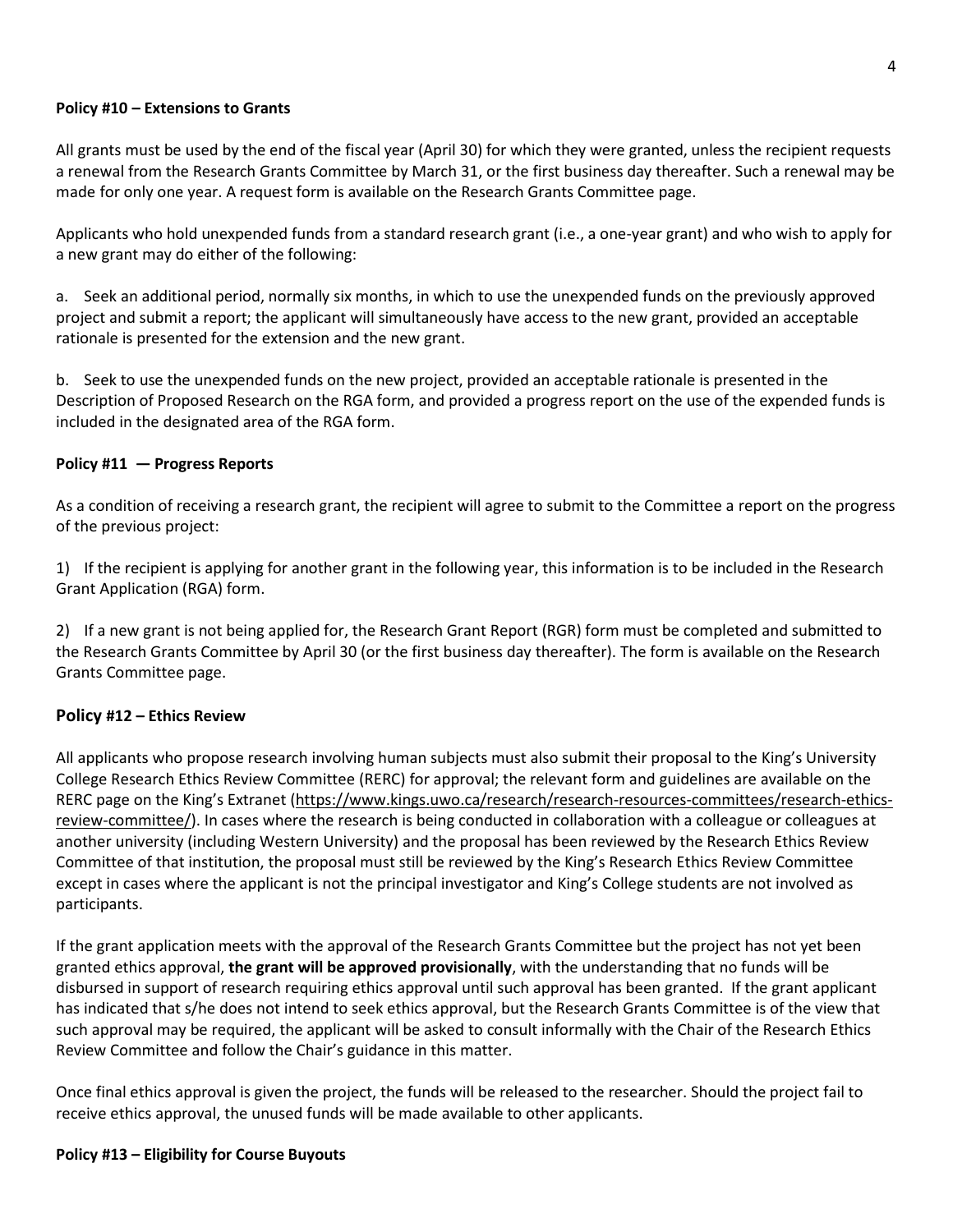Full-time faculty who obtain a large research grant are eligible for a course buy-out for research purposes. The College provides funds equivalent to three (3.0) courses per academic year, to be distributed by the Academic Dean on the recommendation of the Research Grants Committee.

The Research Grants Committee shall set aside these funds for potential applicants. If in any academic year these funds are not assigned for course buy-outs, they may be distributed in the October round.

Full-time faculty who obtain an external research grant may be eligible for a course buy-out for research purposes. These buy-outs are available to:

a. Holders of SSHRC grants valued at a minimum of \$45,000 as a total over funding tenure of the grant.

b. Holders of equivalent grants from other sources that, like SSHRC, employ peer review, including grants for applied research for the government and other organizations.

c. Co-investigators of major grants, provided that they are responsible for the management/implementation of an equivalent of \$45,000 of the total grant obtained.

In the event that more requests for buyouts are received than buyouts are available, buyouts will be allocated according to the following schedule of priorities:

- 1) Assistant professors, tenure stream, who have not previously received a buyout
- 2) All other eligible faculty members who have not previously received a buyout
- 3) All other eligible faculty, ranked in reverse order from the time of their most recent buyout

# **Policy # 14 – Procedure for Course Buyouts**

Once grant-holders are notified of their awards, they should apply as soon as possible to the College's Research Grants Committee using the on-line form. If the applicant is interested in taking the buyout in the first year of the grant, an application should be made immediately upon notification from the external granting agency which allows the department/school to accommodate teaching schedules. Prior to making an application, researchers must consult with their departmental chair/director.

Grant holders may apply in any of the years of the term of a grant in which they are eligible, subject to the teaching load restrictions described below.

A course release must be taken in a year of the teaching load cycle in which the applicant's course load is either two and one-half or three courses. If a grant holder is to teach two and a half-courses, s/he may apply for a half-course buy out; if a grant-holder is to teach three courses, s/he may apply for a full course buy-out.

In the case of co-investigators, applicants must specify their involvement in managing and implementing research, demonstrating a responsibility that is equivalent to a total share of \$45,000. In addition, researchers most obtain the signature of the principal investigator of this grant for this application.

All applicants must make their request on the most recent version of the Course Buy-Out Application Form, as available on the faculty extranet under the Research Grant Committee page. In addition, applicants must provide a copy of the formal letter of approval for the grant, the cover page summary of the SSHRC or other peer-reviewed grant, and if the grant is not a Tri- Council Grant (SSHRC, CIHR, NSERC), the applicant should provide some documentation demonstrating peer review. Applicants may be asked for additional documentation.